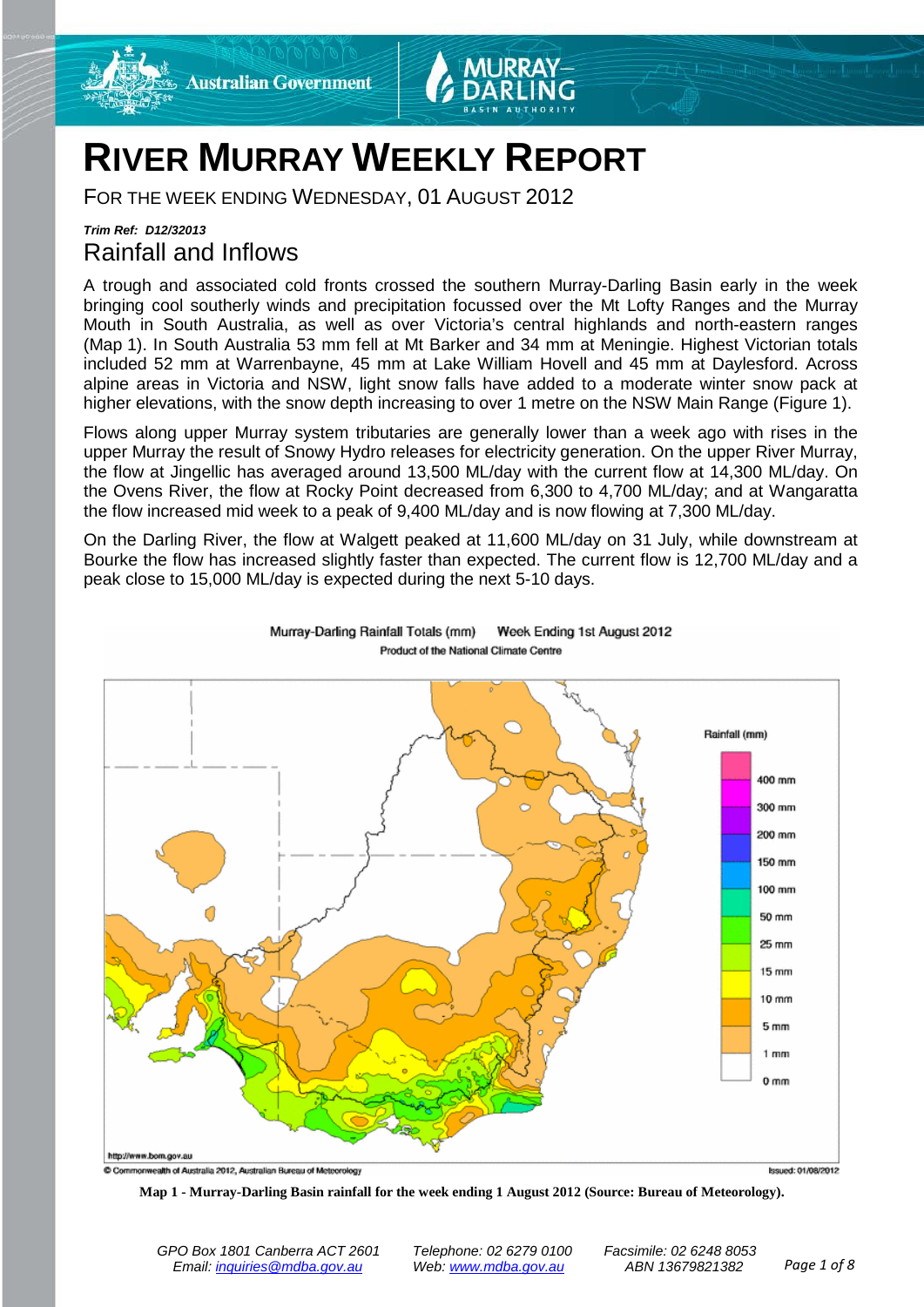

**Figure 1 - Top of the Basin. View north from Mt Kosciuszko, with the Basin to the left. Photo: Hugo Bowman, MDBA, 30 July 2012.**

## River Operations

MDBA active storage increased by 13 GL this week to 8,156 GL (95% of capacity). At Dartmouth Reservoir inflows averaged around 4,000 ML/day and the total storage continues to rise. The current storage volume is 3,496 GL (91% capacity), a rise of 22 GL. Release from Dartmouth continues above minimums, with a flow of around 1,000 ML/day (measured at Colemans) throughout the week due to entitlement releases by AGL Hydro for electricity generation.

Inflow to Hume Reservoir remained fairly steady this week, averaging around 17,000 ML/day. Release is currently 13,500 ML/day and with a relatively dry rain outlook for the next week, the storage level is being slowly increased. Total storage is now 2,915 GL (97% capacity), 1 GL less than last week. Information on upper State shares within each storage can be found via the MDBA water accounting page at [http://www.mdba.gov.au/water/water-accounting.](http://www.mdba.gov.au/water/water-accounting)

At Yarrawonga, the release decreased from 41,000 to 29,500 ML/day with reductions to continue over the coming days. The release is not expected to fall below 20,000 ML/day until at least the middle of next week. The pool level has been held quite steady in recent days and is currently 124.73 m AHD. Water is now being diverted at both Mulwala Canal and Yarrawonga Main Channel with a combined diversion of around 1,000 ML/day over the last few days.

Downstream at the Barmah-Millewa forest, water levels have risen further, however flows are now reaching a peak. Flow through the Edward and Gulpa offtakes remained steady for 3 days at 2,200 and 955 ML/day but are now beginning to fall; while on Bullatale Creek, the Bullatale gauge peaked at 4,600 ML/day. Downstream at Stevens Weir the flow has risen to around 11,900 ML/day and is expected to increase for a few more days to a peak above 12,000 ML/day. The upstream level at Stevens Weir has continued rising as peak flows approach, with the height now 5.56 m on the local gauge (36 cm above Full Supply). Diversions through the Wakool River and Yallakool and Colligen Creek offtakes have also increased with a current total diversion close to 5,800 ML/day. Downstream on the Wakool River, the flow at Kyalite has increased to 8,500 ML/day and latest predictions indicate a peak close to 20,000 ML/day will pass Kyalite around the middle of August.

On the Goulburn River at McCoys Bridge, the flow decreased to 15,500 ML/day on 30 July but flows are now increasing again with Goulburn-Murray Water forecasting a further peak of about 17,000 ML/day in the next few days following rain in the mid-river catchments. At Torrumbarry Weir, the flow is edging up towards a peak expected during the next week that will likely exceed 35,000 ML/day. The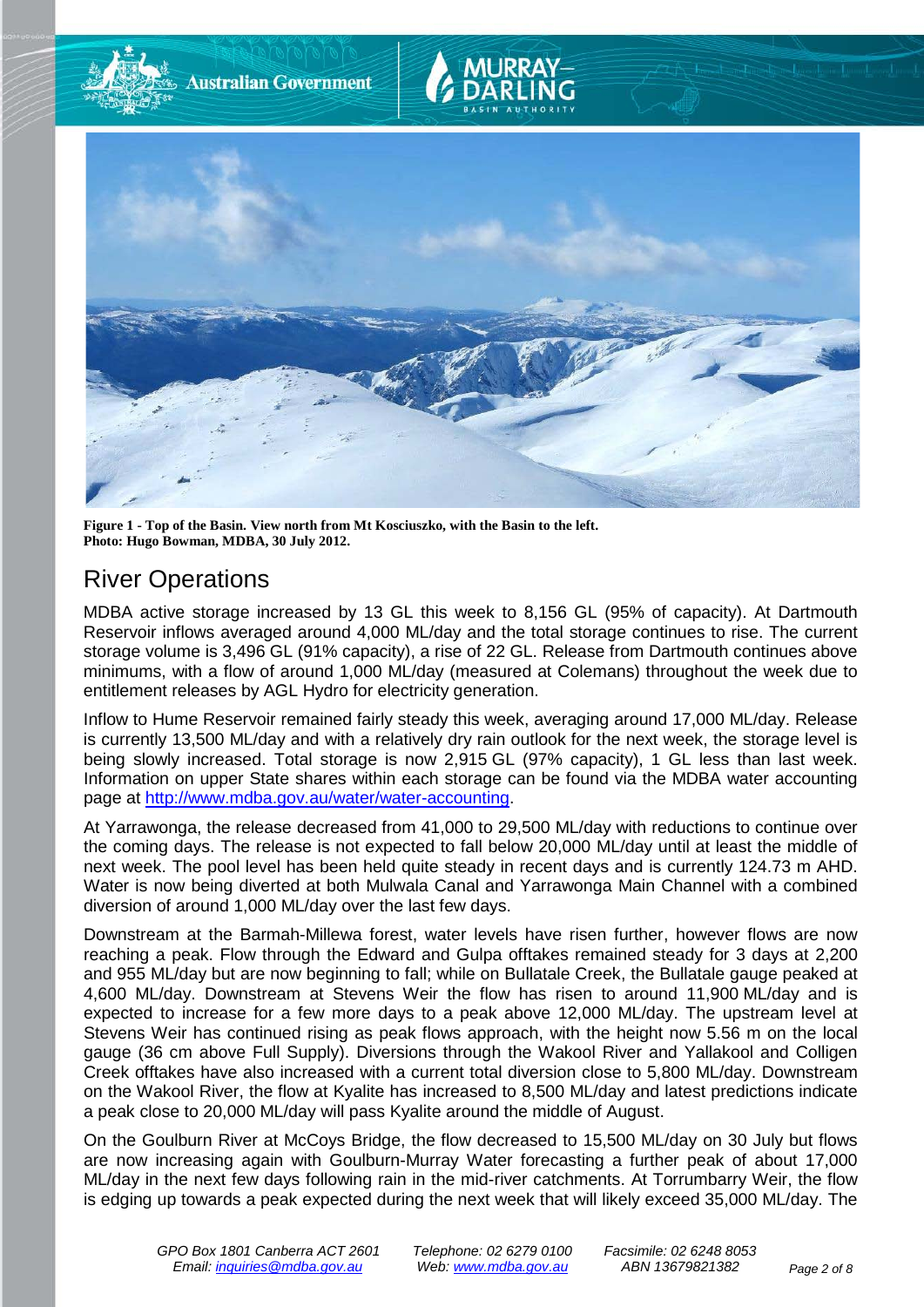**Australian Government** 



On the Murrumbidgee River, the flow at Balranald is now 10,600 ML/day and will continue flowing strongly while demands remain low and inflows are being passed through the main headwater storages at Burrinjuck and Blowering Dams. At Euston Weir the flow is now above 35,000 ML/day with flows above 40,000 ML/day expected during the middle of August.

At Menindee Lakes, increasing flows along the Darling River are now approaching. Total storage is 1,974 GL (114% capacity), an increase of just 1 GL from last week. The release at Menindee (measured at Weir 32) has been increased to 1,100 ML/day, and the NSW Office of Water advises that the release will be lifted further with a target of 4,000 ML/day expected in the next 2-4 days (see attached media release). This increase has been made to pass the expected higher inflows that were generated from recent rain in the Gwydir and Namoi catchments. Downstream at Burtundy, the flow has remained fairly steady during the last few days, averaging around 1,700-1,800 ML/day. The flow will start to increase at Burtundy in about 7-10 days as higher releases arrive from Menindee Lakes.

At Lake Victoria, the level decreased by 9 GL this week and is now at 445 GL (66% capacity). The flow to South Australia remains well above entitlement at 36,500 ML/day, with 'unregulated' flows expected to continue well into the spring.

At the Lower Lakes, the 5-day average level at Lake Alexandrina has increased to 0.83 m AHD following further local rain and high tides. The level is expected to remain quite high for the next few days as forecast tide and swell conditions will require barrage gates to be closed to restrict reverse flows. The current operating strategy is to lower the level to below 0.75 m AHD (Full Supply) over the next few weeks to assist in the outflow of higher salinity water from Lake Albert.

Plots showing short term forecast flows and levels for selected key sites are updated each week and are available on the MDBA website at: [http://www.mdba.gov.au/water/river\\_info/river\\_flows.](http://www.mdba.gov.au/water/river_info/river_flows)

#### **End of an era...**

The MDBA's Senior Director Operations, Trevor Jacobs will be retiring at the end of this week. Trevor began working at the former River Murray Commission in 1982 and has been an integral part of River Murray system operations over the ensuing 30 years.

Trevor has been operating or directing operations of the River Murray system during periods of flood, extended drought and through on-going changes to water policy and governance. The *River Murray Weekly Report* has been published continuously throughout Trevor's time with the organisation - a written legacy of more than 1,500 editions documenting and reporting on the River Murray system. We thank Trevor for his enduring contribution and wish him well with his future endeavours.

#### **For media inquiries contact the Media Officer on 02 6279 0141**

#### DAVID DREVERMAN Executive Director, River Management

#### Dear Weekly Report Readers,

I feel extremely fortunate to have been able to "run" the River Murray for the last 30 years because of both the nature of the river system itself and the people involved. It has been a great pleasure to have served in this role and I wish you all the very best for the future.

TREVOR JACOBS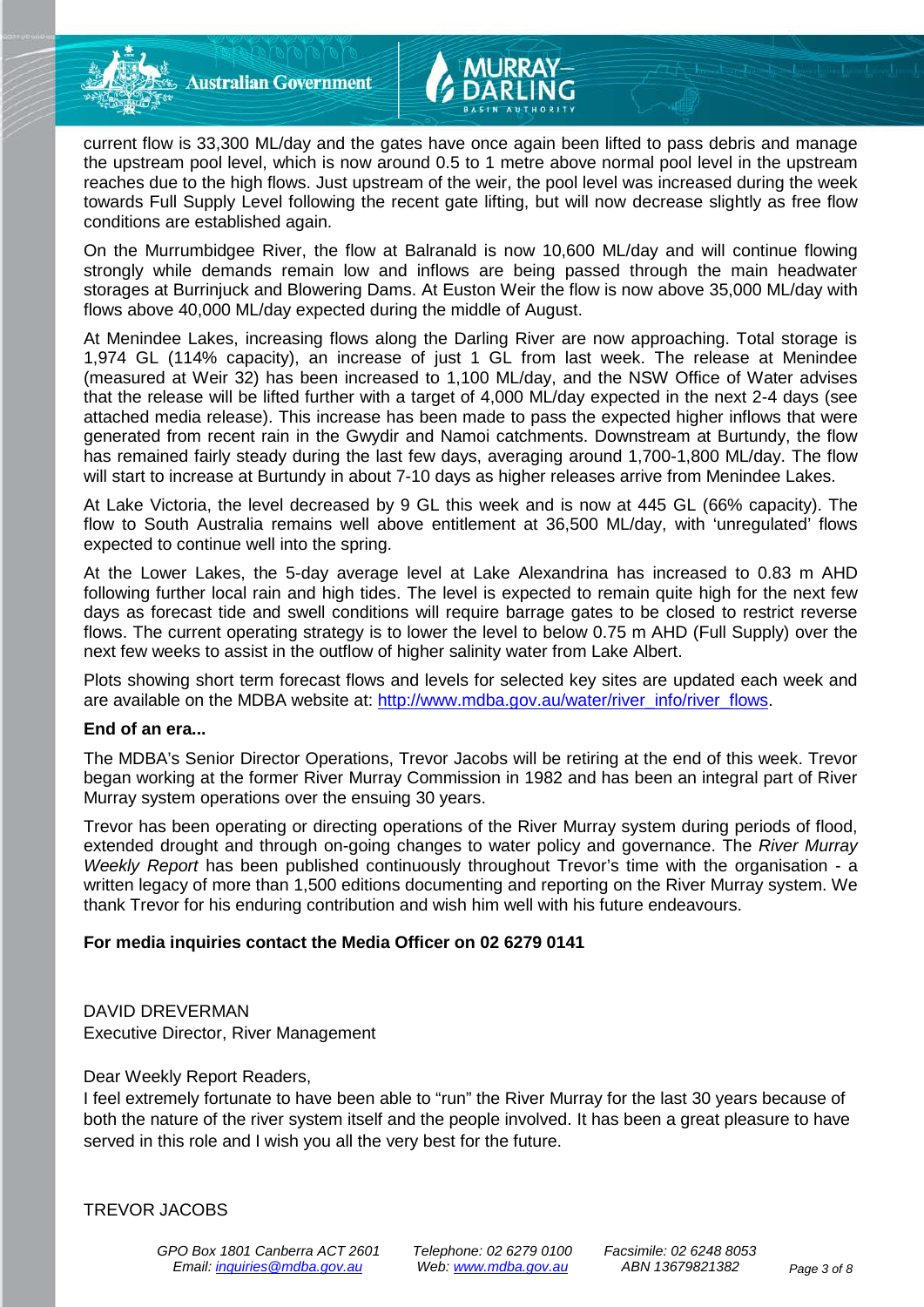



#### Water in Storage Week ending Wednesday 01 Aug 2012

| <b>MDBA Storages</b>             | Full<br>Supply<br>Level | Full Supply<br>Volume | Current<br>Storage<br>Level | Current | Storage | Dead<br>Storage | Active<br>Storage | Change in<br>Total<br>Storage<br>for the<br>Week |
|----------------------------------|-------------------------|-----------------------|-----------------------------|---------|---------|-----------------|-------------------|--------------------------------------------------|
|                                  | $(m$ AHD)               | (GL)                  | (m AHD)                     | (GL)    | %       | (GL)            | (GL)              | (GL)                                             |
| Dartmouth Reservoir              | 486.00                  | 3856                  | 480.35                      | 3496    | 91%     | 71              | 3425              | $+22$                                            |
| Hume Reservoir                   | 192.00                  | 3 0 0 5               | 191.55                      | 2915    | 97%     | 23              | 2892              | -1                                               |
| Lake Victoria                    | 27.00                   | 677                   | 24.97                       | 445     | 66%     | 100             | 345               | -9                                               |
| Menindee Lakes                   |                         | 1 731*                |                             | 1974    | 114%    | (480#)          | 1494              | $+2$                                             |
| <b>Total</b>                     |                         | 9 2 6 9               |                             | 8830    | 95%     | $ -$            | 8 1 5 6           | $+13$                                            |
| <b>Total Active MDBA Storage</b> |                         |                       |                             |         |         |                 | $95\%$ ^          |                                                  |

#### **Major State Storages**

| <b>Burriniuck Reservoir</b> | 026     | 996  | 97% |     | 993  | . .          |
|-----------------------------|---------|------|-----|-----|------|--------------|
| <b>Blowering Reservoir</b>  | 631     | 596  | 98% | 24  | 572  | -∩           |
| Eildon Reservoir            | 3 3 3 4 | 3059 | 92% | 100 | 2959 | $-16$<br>10. |

\* Menindee surcharge capacity – 2050 GL \*\* All Data is rounded to nearest GL \*\*

# NSW takes control of Menindee Lakes when storage falls below 480 GL, and control reverts to MDBA when storage next reaches 640 GL ^ % of total active MDBA storage

**Snowy Mountains Scheme Snowy diversions for week ending 31 Jul 2012** 

| <b>Storage</b>         | <b>Active Storage</b><br>(GL) | Weekly Change<br>(GL) | Diversion (GL)   | This Week | From 1 May<br>2012 |
|------------------------|-------------------------------|-----------------------|------------------|-----------|--------------------|
| Lake Eucumbene - Total | 2 2 9 7                       | n/a                   | Snowy-Murray     | $+33$     | 321                |
| Snowy-Murray Component | 832                           | n/a                   | Tooma-Tumut      | $+13$     | 72                 |
| Target Storage         | 1 190                         |                       | Net Diversion    | 20        | 248                |
|                        |                               |                       | Murray 1 Release | $+42$     | 390                |

#### **Major Diversions from Murray and Lower Darling (GL) \***

| <b>New South Wales</b>    | This Week | From 1 July<br>2012 | Victoria                        | This Week | From 1<br><b>July 2012</b> |
|---------------------------|-----------|---------------------|---------------------------------|-----------|----------------------------|
| Murray Irrig. Ltd (Net)   | 5.5       | 25                  | Yarrawonga Main Channel (net)   | 0.3       |                            |
| Wakool Sys Allowance      | 0.0       | 0                   | Torrumbarry System + Nyah (net) | 6.5       |                            |
| Western Murray Irrigation | 0.1       |                     | Sunraysia Pumped Districts      | 0.2       |                            |
| Licensed Pumps            | 0.6       |                     | Licensed pumps - GMW (Nyah+u/s) |           |                            |
| Lower Darling             | . 5       | ົ                   | Licensed pumps - LMW            |           |                            |
| <b>TOTAL</b>              |           | 31                  | TOTAL                           |           | 23                         |

\* Figures derived from estimates and monthly data. Please note that not all data may have been available at the time of creating this report. \*\* All data above is rounded to nearest 100 ML for weekly data and nearest GL for cumulative data\*\*<br>Flow to South Australia (GL) Frittlement this month 124.

| Flow to South Australia (GL)                           | Entitlement this month | $124.0*$ |                           |
|--------------------------------------------------------|------------------------|----------|---------------------------|
| * Flow to SA will be greater than entitlement for this | Flow this week         | 253.6    | $(36 200 \text{ ML/day})$ |
| month due to Unregulated Flows and Additional          | Flow so far this month | 36.7     |                           |
| Dilution Flow.                                         | Flow last month        | 911.4    |                           |

#### **Salinity (EC)** (microSiemens/cm at  $25^{\circ}$  C)

|                         | Current | Average over the last week | Average since 1 August 2012 |
|-------------------------|---------|----------------------------|-----------------------------|
| Swan Hill               | 110     | 120                        | 110                         |
| Euston                  | 110     | 110                        | 110                         |
| <b>Red Cliffs</b>       | 110     | 120                        | 110                         |
| Merbein                 | 110     | 120                        | 110                         |
| Burtundy (Darling)      | 390     | 390                        |                             |
| Lock 9                  | 100     | 110                        | 100                         |
| Lake Victoria           | 270     | 260                        | 270                         |
| Berri                   | 210     | 210                        | 210                         |
| Waikerie                | 220     | 220                        | 220                         |
| Morgan                  | 230     | 220                        | 230                         |
| Mannum                  | 290     | 300                        | 290                         |
| Murray Bridge           | 310     | 300                        | 310                         |
| Milang (Lake Alex.)     | 500     | 480                        | 500                         |
| Poltalloch (Lake Alex.) | 390     | 380                        | 390                         |
| Meningie (Lake Alb.)    | 3810    | 3780                       | 3810                        |
| Goolwa Barrages         | 740     | 7 2 9 0                    | 740                         |

*GPO Box 1801 Canberra ACT 2601 Telephone: 02 6279 0100 Facsimile: 02 6248 8053 Email: [inquiries@mdba.gov.au](mailto:inquiries@mdba.gov.au) Web: [www.mdba.gov.au](http://www.mdba.gov.au/) ABN 13679821382 Page 4 of 8*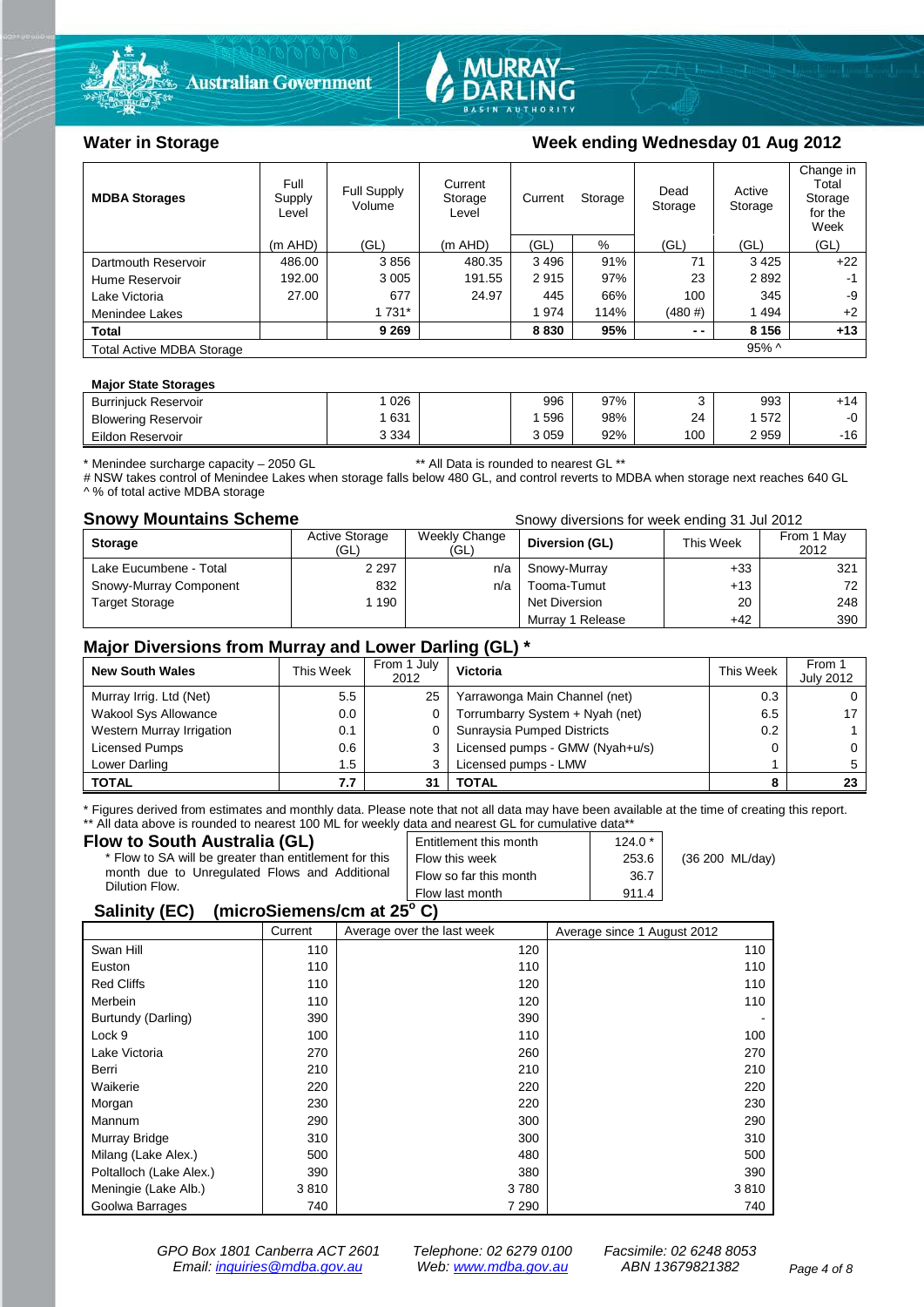

# MURRAY-<br>DARLING

#### **River Levels and Flows Week ending Wednesday 01 Aug 2012**

|                                | Minor Flood<br>Stage | Gauge     | Height  | Flow     | Trend | Average Flow<br>this Week | Average<br>Flow last<br>Week |
|--------------------------------|----------------------|-----------|---------|----------|-------|---------------------------|------------------------------|
| <b>River Murray</b>            | (m)                  | local (m) | (m AHD) | (ML/day) |       | (ML/day)                  | (ML/day)                     |
| Khancoban                      | $\sim$               |           |         | 9750     | F     | 7800                      | 5930                         |
| Jingellic                      | 4.0                  | 2.75      | 209.27  | 14 340   | R     | 13 4 9 0                  | 15 3 20                      |
| Tallandoon (Mitta Mitta River) | 4.2                  | 2.06      | 218.95  | 2 2 9 0  | F     | 2 5 5 0                   | 2620                         |
| Heywoods                       | 5.5                  | 2.98      | 156.61  | 14 4 20  | F     | 17 630                    | 22 000                       |
| <b>Doctors Point</b>           | 5.5                  | 3.21      | 151.68  | 17 200   | F     | 21 050                    | 26 200                       |
| Albury                         | 4.3                  | 2.24      | 149.68  |          |       |                           |                              |
| Corowa                         | 3.8                  | 3.93      | 129.95  | 20 690   | F     | 23 190                    | 31 080                       |
| Yarrawonga Weir (d/s)          | 6.4                  | 3.83      | 118.87  | 30 840   | F     | 34 990                    | 50 950                       |
| Tocumwal                       | 6.4                  | 4.73      | 108.57  | 34 460   | F     | 41 540                    | 47 390                       |
| Torrumbarry Weir (d/s)         | 7.3                  | 6.97      | 85.51   | 33 270   | R     | 32 360                    | 29 570                       |
| Swan Hill                      | 4.5                  | 3.56      | 66.48   | 21 300   | R     | 21 080                    | 20 4 20                      |
| <b>Wakool Junction</b>         | 8.8                  | 6.73      | 55.85   | 27 4 20  | R     | 26 510                    | 24 290                       |
| Euston Weir (d/s)              | 8.8                  | 4.69      | 46.53   | 35 120   | R     | 34 250                    | 32 130                       |
| Mildura Weir (d/s)             |                      |           |         | 34 190   | F     | 34 090                    |                              |
| Wentworth Weir (d/s)           | 7.3                  | 5.00      | 29.76   | 37 200   | R     | 35 490                    | 32 840                       |
| <b>Rufus Junction</b>          |                      | 6.38      | 23.31   | 36 530   | R     | 36 210                    | 34 400                       |
| Blanchetown (Lock 1 d/s)       | ۰                    | 2.45      |         | 35 600   | R     | 34 330                    | 31 860                       |
|                                |                      |           |         |          |       |                           |                              |
| <b>Tributaries</b>             |                      |           |         |          |       |                           |                              |
| Kiewa at Bandiana              | 2.7                  | 2.20      | 155.43  | 2 4 7 0  | F     | 2 9 4 0                   | 3730                         |
| Ovens at Wangaratta            | 11.9                 | 10.05     | 147.73  | 7 3 2 0  | F     | 8 4 0 0                   | 15 9 20                      |
| Goulburn at McCoys Bridge      | 9.0                  | 7.58      | 99.00   | 16 670   | R     | 16 490                    | 20 000                       |
| Edward at Stevens Weir (d/s)   |                      | 5.46      | 85.23   | 11 890   | F     | 10 470                    | 6 0 5 0                      |
| <b>Edward at Liewah</b>        |                      | 3.72      | 59.10   | 3790     | R     | 3 4 8 0                   | 3 1 9 0                      |
| Wakool at Stoney Crossing      |                      | 3.30      | 56.79   | 5 3 8 0  | R     | 4670                      | 3 2 7 0                      |
| Murrumbidgee at Balranald      | 5.0                  | 5.68      | 61.64   | 10 600   | R     | 10510                     | 10 360                       |
| Barwon at Mungindi             |                      | 3.55      |         | 1 0 5 0  | F     | 1 4 4 0                   | 640                          |
| Darling at Bourke              | $\blacksquare$       | 5.78      |         | 12 800   | R     | 9 4 5 0                   | 3 3 5 0                      |
| Darling at Burtundy Rocks      |                      |           |         | 1760     | R     | 1780                      | 1720                         |

Natural Inflow to Hume 4 940 21 750

(i.e. Pre Dartmouth & Snowy Mountains scheme)

**Weirs and Locks** Pool levels above or below Full Supply Level (FSL)

| Murray             | FSL (m AHD) | u/s     | d/s            |                       | FSL (m AHD) | u/s     | d/s     |
|--------------------|-------------|---------|----------------|-----------------------|-------------|---------|---------|
| Yarrawonga         | 124.90      | $-0.17$ | $\blacksquare$ | No. 7 Rufus River     | 22.10       | $+1.18$ | $+4.04$ |
| No. 26 Torrumbarry | 86.05       | $-0.13$ | $\blacksquare$ | No. 6 Murtho          | 19.25       | $-0.05$ | $+2.16$ |
| No. 15 Euston      | 47.60       | $-0.28$ | $\blacksquare$ | No. 5 Renmark         | 16.30       | $+0.00$ | $+1.90$ |
| No. 11 Mildura     | 34.40       | $-0.01$ | $+1.93$        | No. 4 Bookpurnong     | 13.20       | $+0.02$ | $+2.96$ |
| No. 10 Wentworth   | 30.80       | $+0.03$ | $+2.36$        | No. 3 Overland Corner | 9.80        | $-0.01$ | $+2.42$ |
| No. 9 Kulnine      | 27.40       | $+0.07$ | $+1.26$        | No. 2 Waikerie        | 6.10        | $+0.03$ | $+2.54$ |
| No. 8 Wangumma     | 24.60       | $-0.20$ | $+2.25$        | No. 1 Blanchetown     | 3.20        | $-0.01$ | $+1.70$ |

#### **Lower Lakes FSL = 0.75 m AHD**

Lake Alexandrina average level for the past 5 days (m AHD) 0.83

| <b>Barrages</b>       | Fishways at Barrages |               |          |           |               |
|-----------------------|----------------------|---------------|----------|-----------|---------------|
|                       | Openings             | Level (m AHD) | No. Open | Rock Ramp | Vertical Slot |
| Goolwa                | 128 openings         | 0.79          | 15       |           | Open          |
| Mundoo                | 26 openings          | 0.72          |          | -         |               |
| <b>Boundary Creek</b> | 6 openings           | -             |          |           |               |
| Ewe Island            | 111 gates            |               | 50       |           |               |
| Tauwitchere           | 322 gates            | 0.80          | 46       | Open      | Open          |

AHD = Level relative to Australian Height Datum, i.e. height above sea level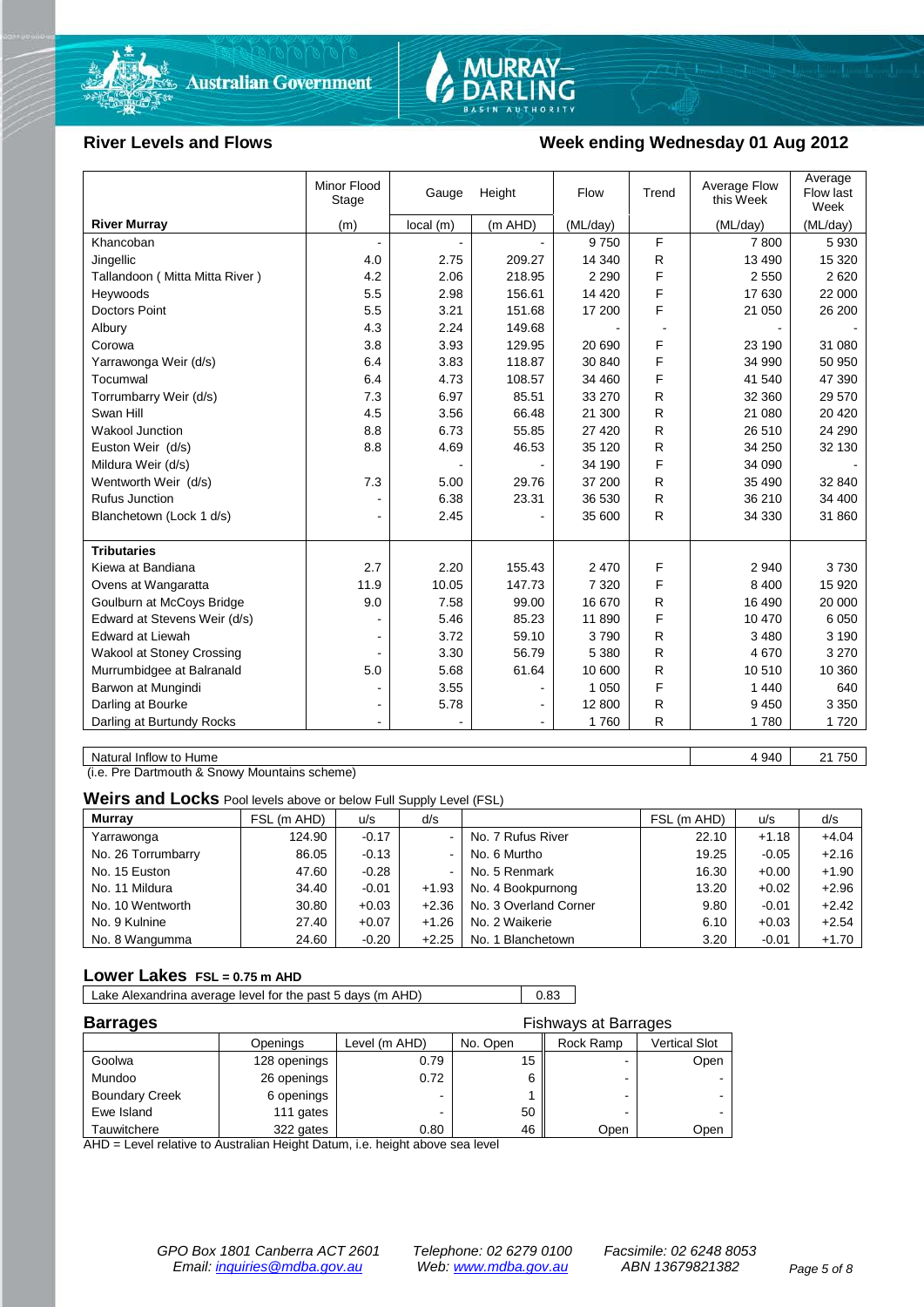



#### **Week ending Wednesday 01 Aug 2012**





#### **State Allocations (as at 01 Aug 2012)**

| <b>NSW - Murray Valley</b> |  |
|----------------------------|--|
|----------------------------|--|

| High security    | 100% |
|------------------|------|
| General security | 100% |
|                  |      |

|  |  | NSW - Murrumbidgee Valley |  |
|--|--|---------------------------|--|
|--|--|---------------------------|--|

| High security    | 95% |
|------------------|-----|
| General security | 64% |
|                  |     |

#### **NSW - Lower Darling**

| High security    | 100% |
|------------------|------|
| General security | 100% |
|                  |      |

| <b>NSW - Murrav Vallev</b> |      | Victorian - Murray Valley |     |
|----------------------------|------|---------------------------|-----|
| High security              | 100% | High reliability          | 41% |
| General security           | 100% | Low reliability           | 0%  |

| NSW – Murrumbidgee Valley |     | Victorian - Goulburn Valley |     |
|---------------------------|-----|-----------------------------|-----|
| High security             | 95% | High reliability            | 88% |
| General security          | 64% | Low reliability             | 0%  |

| South Australia – Murray Valley |      |  |
|---------------------------------|------|--|
| High security                   | 100% |  |

NSW : <http://www.water.nsw.gov.au/About-us/Media-releases/media/default.aspx><br>VIC : http://www.g-mwater.com.au/water-resources/allocations/current.asp

VIC : <http://www.g-mwater.com.au/water-resources/allocations/current.asp><br>SA : http://www.waterforgood.sa.gov.au/category/news/

<http://www.waterforgood.sa.gov.au/category/news/>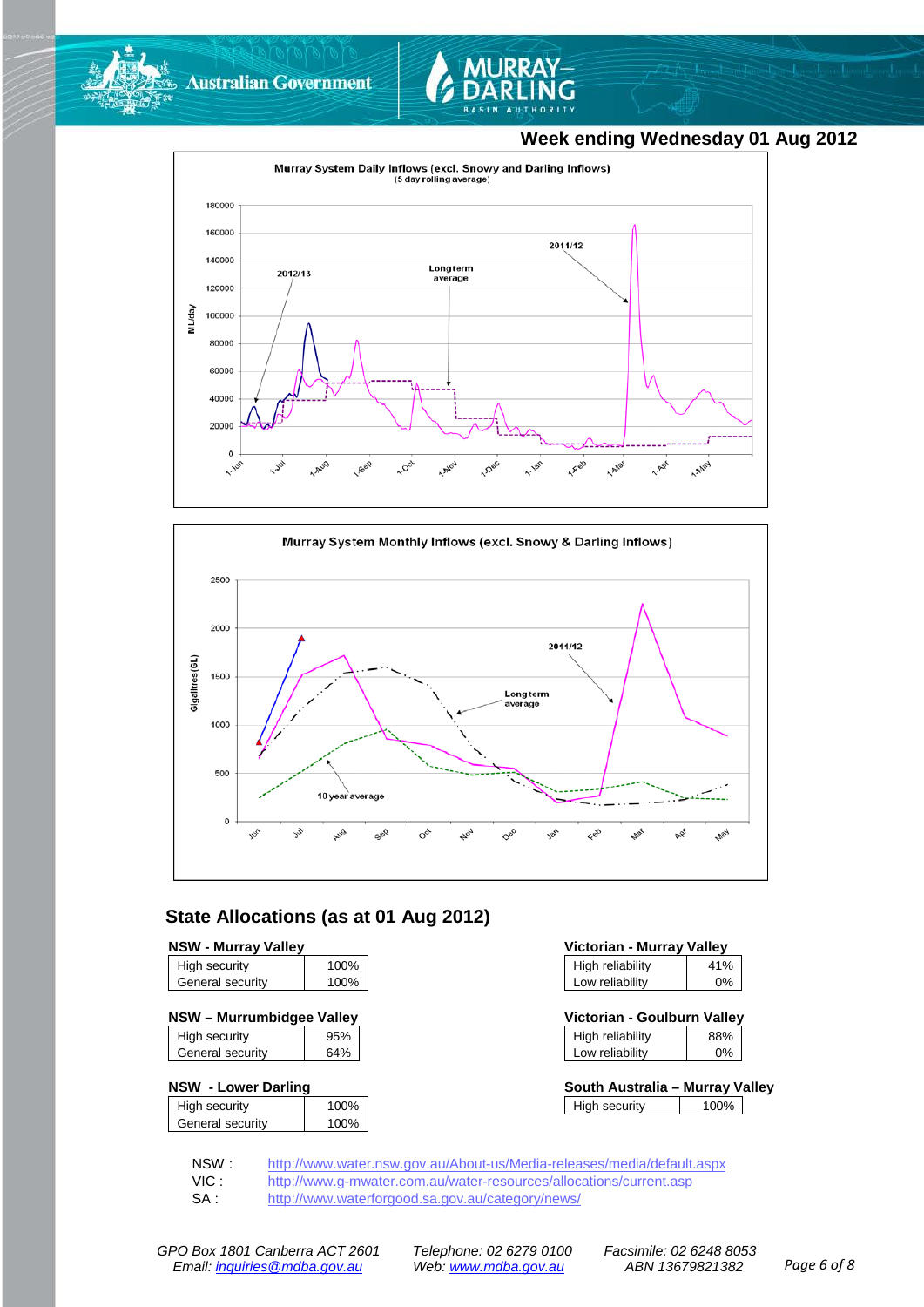



## **Flow Advice for Lower Darling River**

### **Changes to Weir 32 flows**

The NSW Office of Water today advised landowners and communities in the Lower Darling River Valley, that release rates would be increased from the Menindee Lakes from next week.

NSW Water Commissioner, David Harriss said that the lakes are nearly full from flooding earlier this year; therefore releases above seasonal minimums are necessary to manage expected additional inflows to the lakes in August.

"Releases above minimum rates will be mainly from Lake Wetherell to prepare for increased inflows in August, and to provide some foreshore drying after long periods of inundation," he said.

Mr Harriss said that the approaching flows, emanating from the Gwydir and Namoi catchments, are minor – very much smaller than recent flood events.

"At this stage, forecast inflow volumes are significantly less than those experienced earlier in the year. However, with the Lakes well above full supply and approaching maximum surcharge capacity, precautionary releases are required to protect the banks."

"The current plan is for State Water Corporation to begin increasing flows on Tuesday 31 July 2012 to target 4,000 megalitres per day in the Lower Darling at Weir 32 by the end of the week.

Up to 1,000 megalitres per day will also be released from Lake Cawndilla to produce flows in the Great Darling Anabranch."

Mr Harriss said that the maximum releases for this event will be well within the channel capacity of the Lower Darling River, which is about 9,000 megalitres per day or 4.70 metres gauge height.

"The NSW Office of Water is monitoring river flows in northern NSW tributaries and further advice regarding expected flows will be issued by Tuesday 7 August 2012."

Landholders and river users, including pumpers, should note the changing flow rates along the Lower Darling River and make necessary adjustments to their activities.

**Media contact:** Bunty Driver – 0407 403 234

Our news releases are on the web: **www.water.nsw.gov.au** Follow us on Twitter **@OfficeofWater**